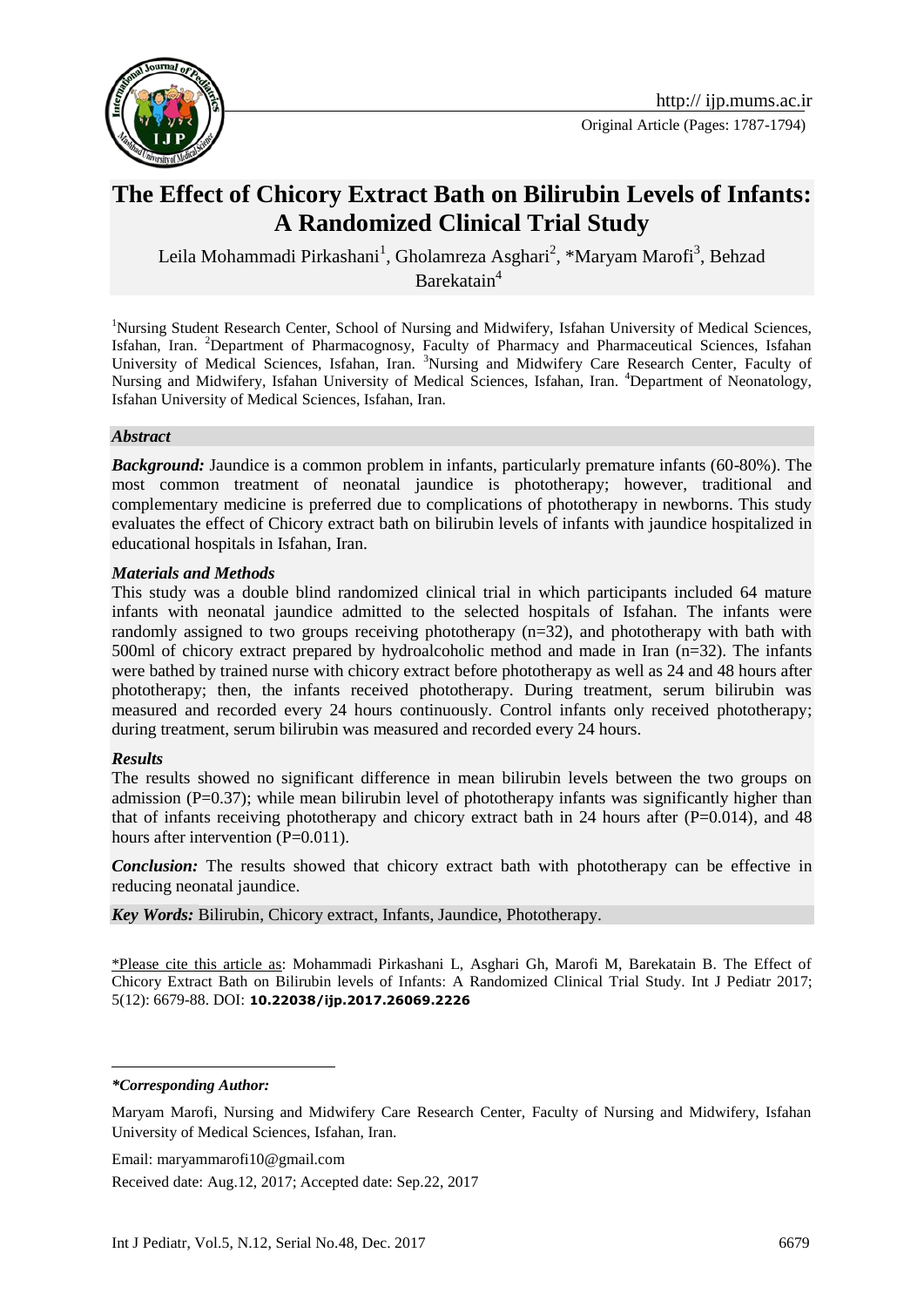## **1- INTRODUCTION**

 Neonatal jaundice is a common problem, accounting for 60% of term infants and 80% of preterm infants infected during the first week of life. Neonatal jaundice is the most common reason for hospitalization of infants in the first month of birth  $(1, 2)$ . Neonatal jaundice first onset in eyes; then, it appears on the face and spreads to the chest, abdomen and legs (1, 2). Lack of attention causes symptoms such as decreased activity, somnolence, seizures and eventually mental retardation and deafness (1). Other side effects of indirect bilirubin deposition include inhibition of pulmonary surfactant, coagulation disorders caused by reduction in the factors 2 and 7, reduced life of red blood cells, pancreas Langerhans Cell necrosis and necrosis of testicular cells (3). The goal of the treatment of hyperbilirubinemia is to prevent neurological damage (4).

Therefore, proper diagnosis, treatment and follow-up of jaundice are always one of the major challenges in neonatology (5). The most common way to treat hyperbilirubinemia is phototherapy. By an irreversible reaction, phototherapy converts natural bilirubin to an isomer called Lumirubin which is excreted from the kidney in a non-conjugated form. Phototherapy reduces the need for blood transfusions (6). Phototherapy is expensive; because infants are limited to incubator and their eyes are covered, mother-infant connections are disrupted, which is followed by later weight gain, increased length of hospital stay, and increased health care costs (7). In most cases, frequent blood sampling is required from newborns during process of jaundice and hospitalization; complications of these blood samplings include the increased risk of nosocomial infection (due to less competent immune system of infants from different aspects), anemia if blood sampling repeated (due to low blood

volume of infants), and pain and stress (8). Thus, efforts to reduce pain and stress of newborns can considerably prevent next damages (8). Other complications of hyperbilirubinemia include hyperthermia, increased blood circulation, increased insensible water loss, fractures in DNA chains, weight loss, hypocalcemia, thrombocytopenia and Patent Ductus Arteriosus (PDA)(9). Due to complications of phototherapy, a less risky alternative treatment can contribute significantly to the health of infants. In various studies carried out both inside and outside the country, phototherapy complications such as decrease of platelet counts and thrombocytopenia and hypocalcemia have been mentioned. Obviously, with the reduction of phototherapy time, it is possible to prevent these complications to some extent (10, 11).

Herbal medicines can be used often as effective and economic supplement along with conventional drugs; moreover, complementary therapies are growing as low-risk, cost-effective, easy treatment with limited side effects in nursing care of many health care centers (7, 12). In this regard, in traditional medicine and supplementation, the use of medicinal plants such as Yin Zhi Huan (YZH) has been proposed whose mechanism of action is by activating the hepatic receptor that causes bilirubin clearance (13, 14). In our culture, we also refer to Shahtare, Jujub, Chicory, Manna and Shirkhesht. These plants, having the effect of laxative and increasing the frequency of defecation or bonding to the bilirubin in the intestine, decrease the intestinal flow of the liver and ultimately excretion of bilirubin intestinal (15). Laxative effect and increased stool frequency or binding to bilirubin in the intestine is one way to reduce liverintestinal flow and ultimately intestinal excretion of bilirubin. Due to their laxative effect, jujube, cotoneaster and the manna, and chicory can be effective in reducing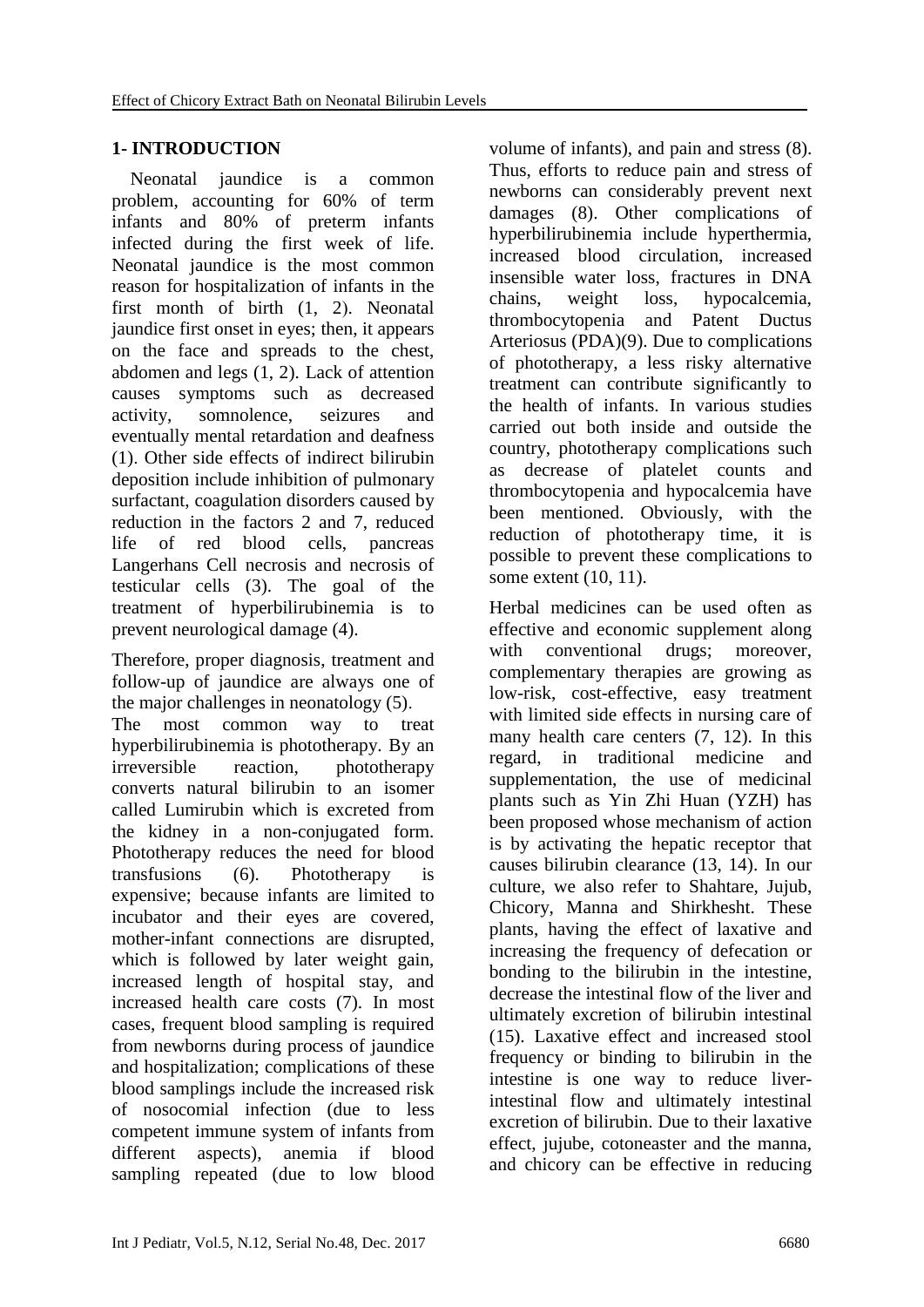bilirubin (15). In Iran, cotoneaster is used to treat neonatal jaundice; moreover, barley flour used on baby's skin experimentally reduced jaundice (6). A review study by Khodashenas et al. (2015) to examine the effect of herbal medicine on neonatal jaundice noted that some herbal medicines as well as phototherapy could be usefule in treatment of jaundice (16). In the meantime, chicory is a useful plant with very important therapeutic effects (8). Chicory is liver tonic, bileinducing, diuretic, laxative and appetizing (17); due to flavonoids such as apigenin, quercetin and luteolin, which stimulate glucoronyl transferase, accelerate excretion of bilirubin. Nabavizadeh et al. (2006) showed that chicory directly influenced liver function and excreted bilirubin (6). In addition to results of some studies on beneficial effect of chicory in reducing jaundice (5, 17), observed no effect of chicory on treatment of jaundice in vitro. Some studies consider bath with herbal medicines as effective treatment and argue that effectively healing ingredients existing in herbs are absorbed through skin and reach the site of disease sometimes faster than internal use (7). Hence, the present study evaluates the effect of chicory extract bath on bilirubin levels of Iranian infants with jaundice.

# **2- MATERIALS AND METHODS**

# **2-1. Study design and population**

 This is a double-blind randomized clinical trial was done on neonates with hyperbilirubinemia otherwise normal visited at Beheshti Hospital and Alzahra of Hospital Isfahan city, Isfahan province, Center of Iran, hospitalized only because of indirect hyperbilirubinemia. They were admitted and underwent phototherapy based on the guideline of the American Academy of Pediatrics (AAP) (18) for the treatment of neonatal hyperbilirubinemia, during December 10, 2015 till March 14,

2016. A sample of 32 subjects was selected in each group.

The study protocol registered in IRCT by IRCT Cod: IRCT.2015122225619N2. Measurements were conducted after approving the ethical committee of Isfahan University of Medical Sciences, Isfahan-Iran. Informed consent was taken from all study subjects after describing the objectives of the study and full agreements of neonate's parents.

Sample size was determined as follows:

|  | $(Z_1 + Z_2)^2 (2S)^2$ $(1.96 + 0.84)^2 (2S)^2$ |
|--|-------------------------------------------------|
|  | $0.7S^{-}$                                      |

Where,  $Z_1$  represents 95% confidence interval  $(Z_1=1.96)$ ;  $Z_2$  represents 80% confidence interval  $(Z_2=0.84)$ ; S represents an estimate of the standard deviation of bilirubin level in each group  $(S=0.7)$ ; d represents the minimum difference in mean bilirubin level between groups; this difference is significant. Each group contained 32 infants. It should be noted that the information necessary for determination the sample size was extracted from a pilot study. All the neonates who met the inclusion criteria were selected, informed consent was taken from parents; afterward they were assigned in two groups by simple randomization using computerized random-number table. Both groups were matched for factors including age, gestational age, gender and weight at birth and type of phototherapy (single, double and Intensive).

In single and double phototherapy, white light with an irradiance of 6-12μw/cm2/nm is used and Intensive phototherapy with an irradiance of 25μw/cm2/nm was used. Sampling continued until the considered number was achieved. Before the start of phototherapy at the baseline, all newborns were tested for Combs, Glucose-6 phosphate dehydrogenase (G6PD), total and direct bilirubin levels and mothernal and neonatal Blood Group-Rh (BG-Rh); the results were recorded in patient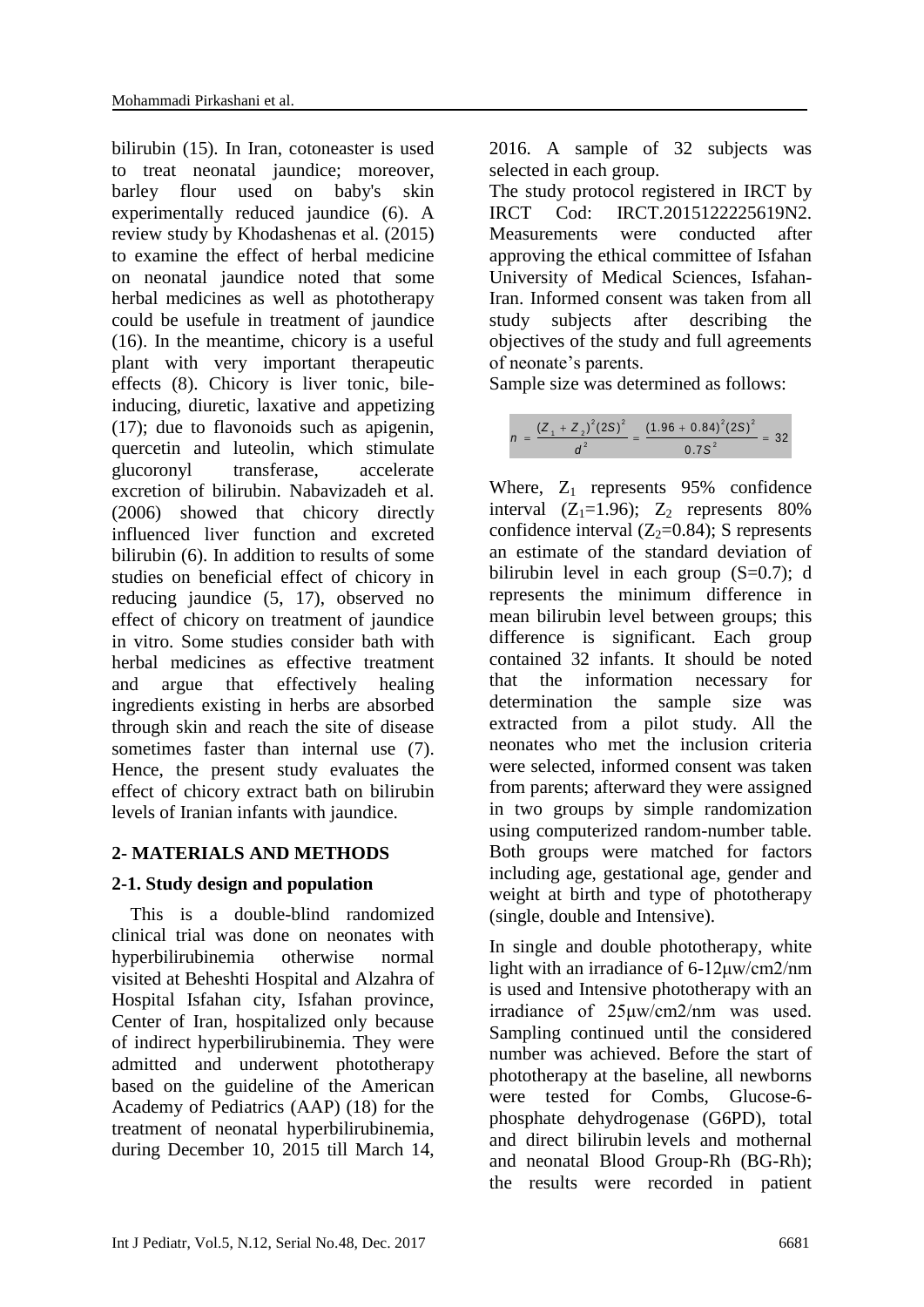records. All these experiments are essential for icterus infants. The infants who were deficient in G6PD and Combs were not included in the study, because the type and duration of phototherapy required for jaundice were different in these infants.

### **2-3. Measuring tools**

A two-part form was used to collect data. The first part included demographic data (gender, gestational age, age-to-date, birth weight, weight at admission), and information on bilirubin level of the infants. The second part included baseline bilirubin, type of phototherapy used (single, double, and intensive), duration of phototherapy and hospital stay, use of chicory extract bath, daily bilirubin tests and complications of interventions.

### **2-4. Intervention**

Hyperbilirubinemia treatment was based on Neonatal Intensive Care Unit (NICU) protocol and based on the guideline of the American Academy of Pediatrics (AAP) monogram for the treatment of neonatal hyperbilirubinemia (18) of the selected hospitals by single, double and full power phototherapy. The intervention was carried out under the supervision of a neonatologist. For the intervention, a group only received phototherapy based on the guideline of the American Academy of Pediatrics (AAP) monogram for the treatment of neonatal hyperbilirubinemia and the other group received both phototherapy and chicory extract bath. Upon admission, the infants were bathed with chicory extract by using sterile cotton before the start of phototherapy and then for 2 days, once a day, after feeding at noon, when phototherapy was interrupted for health care and the rest. The infant's body was washed by a trained nurse in neonatal intensive care unit (NICU) in the presence of mother's infant with chicory extract with sterile cotton. Room temperature was set to 24-28℃; chicory extract was heated to 37.5℃. Then, the

infant was washed for 5 to 7 minutes with 500ml of chicory extract prepared by hydroalcoholic method (19). Before the intervention, body temperature was measured by using a mercury thermometer (Meheconova). Before the intervention, hands were washed completely starting from face to neck, particularly the area behind the ears, chest and upper limbs, abdomen, lower limbs and in the back.

At the end, the body was dried with a clean, soft towel and body temperature was measured again. The infants received single phototherapy (Xhz 90 infant jaundice photothetapy unit) or Intensive phototherapy (Xhz neonate jaundice phototherapy apparatus for which the lamps lasted for 104 days). During treatment, serum bilirubin was measured every 24 hours by photometry in a reliable laboratory at the same hospitals. The results were recorded by trained nurse in research team continuously. Note that the infants were compared only 24 hours and 48 hours after intervention, because majority of infants with jaundice were treated after 48 hours and did not require treatment, as noted in literature. Moreover, this treatment was used as a supplementary treatment for phototherapy. The studied infants were controlled for any allergic complications during the studied period. The infants were excluded from the study in case of any allergies and the doctor in charge was informed about the allergy.

# **2-5. Ethical consideration**

Initially, the researcher obtained the necessary license from the faculty of nursing and midwifery of Isfahan University of Medical Sciences by presenting it to the officials and managers of the research environment. Then, the purpose of the research was explained to the parents of the research units and authorities in the study environment. Neonates in both groups had usual treatments to control jaundice and prevented any damage to them. Research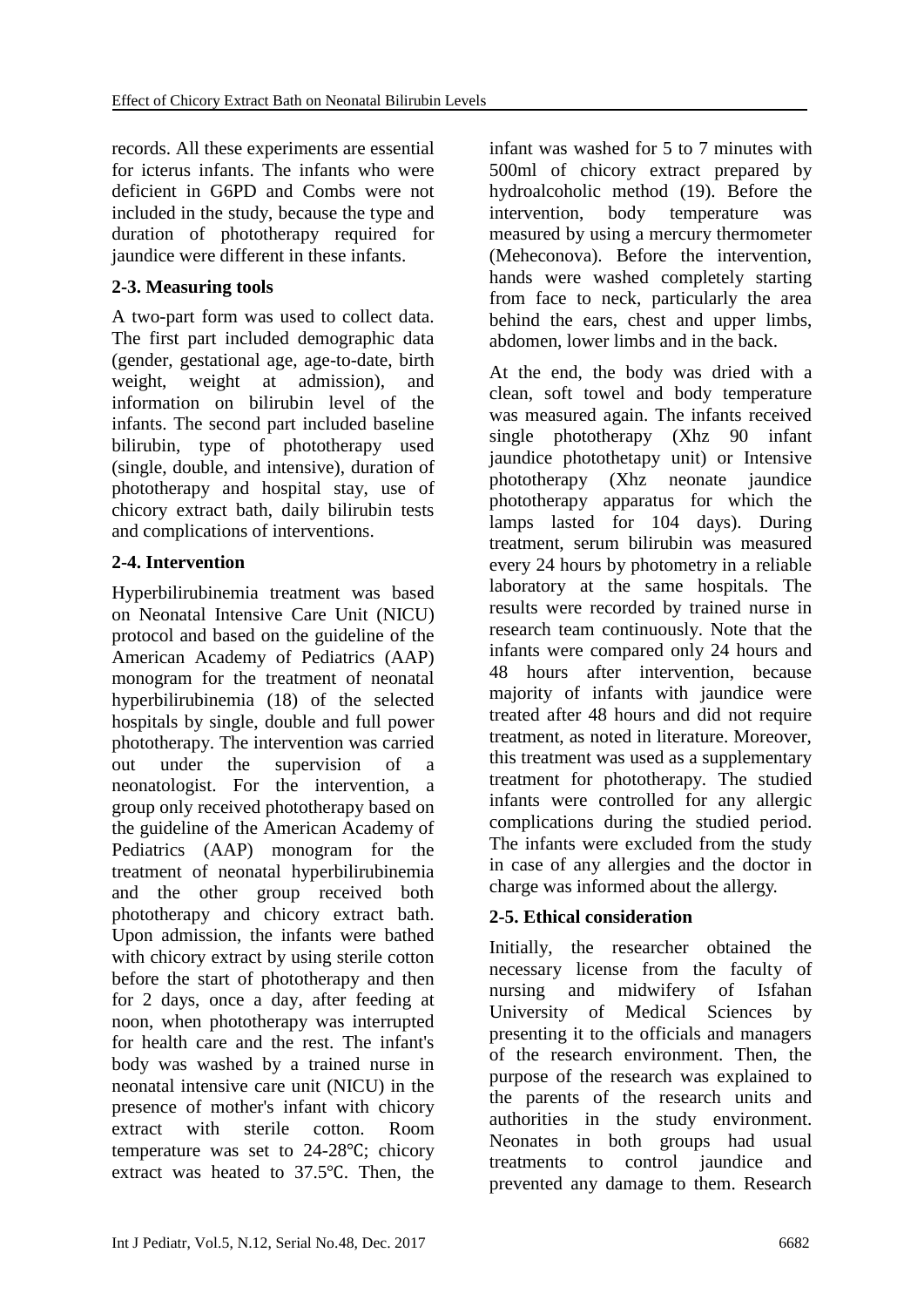was consistent with the religious and cultural standards of families and the analysis of the information obtained from the research is unbiased.

### **2-6. Inclusion and exclusion criteria**

Inclusion criteria included absence of anomaly or congenital infection, term infants weighing more than 2,200 grams with no problem except jaundice, hyperbilirubinemia requiring the prescribed phototherapy, no need for blood transfusions and breastfeeding. Exclusion criteria included type of hemolytic jaundice, G6PD and Combs deficiency, increasing jaundice requiring blood transfusions, history of skin allergy in the family, any chicory extract sensitivity, and unwillingness of parents to continue participation, discharge or death of the infant before the end of intervention, worsening newborns during the study for any reason inconsistent with the intervention.

### **2-7. Laboratory measurements**

During treatment, serum bilirubin was measured every 24 hours by photometry in a reliable laboratory at the same hospitals. The results were recorded by trained nurse in research team continuously.

# **2-8. Data Analyses**

The data collected and introduced into SPSS version 18.0 software then following statistical tests were used for analysis: Independent T-test used for compare mean of variables age, gestational age, birth weight, weight on admission, bilirubin level at time of admission, duration of phototherapy and hospitalization in two groups. The ANOVA test was used for mean bilirubin level of controls and intervention group at different times. The Mann-Whitney test was used for compare mean distribution of birth rate and preintervention frequency of stool between the two groups. The Wilcoxon test was used for compare pre- and postintervention frequency of stool in the two groups. The Chi-square test was used for compare type of delivery, maternal and neonatal blood between the two groups. Also, p-value less than 0.05 were statistically significant.

# **3- RESULTS**

 Neonates in this study were divided into two groups: phototherapy (control) and phototherapy with chicory extract bath (intervention). Gender distribution was similar in the two groups and each group contained 17 girls and 15 boys. Chi-square test showed no significant difference in type of delivery, maternal and neonatal blood groups between the two groups (P>0.05). Moreover, Mann-Whitney test showed no significant difference in distribution of birth rate between the two groups ( $P = 0.37$ ).

Independent t-test showed no significant difference in mean age of infants  $(P =$ 0.81), gestational age  $(P = 0.21)$ , birth weight ( $P = 0.71$ ) and weight on admission  $(P = 0.85)$  in the two groups (**Table.1**). As shown in **Table.2**, t-test showed no significant difference in mean bilirubin level at time of admission between the two groups  $(P = 0.37)$ , while mean bilirubin level of controls was significantly higher than intervention groups at 24 hours after the intervention ( $P = 0.014$ ), and 48 hours after the intervention  $(P = 0.011)$ .

ANOVA with repeated observations showed that mean bilirubin level of controls and intervention group was not similar at different times  $(P \le 0.001)$ . LSD post hoc test showed a significant difference in mean bilirubin level of infants at all times  $(P \leq 0.001)$ . Independent t-test showed that mean variation in bilirubin level of the intervention group was significant higher than that of controls in 24 hours after intervention compared with admission  $(P =$ 0.01) and 48 hours after intervention compared with admission  $(P \le 0.001)$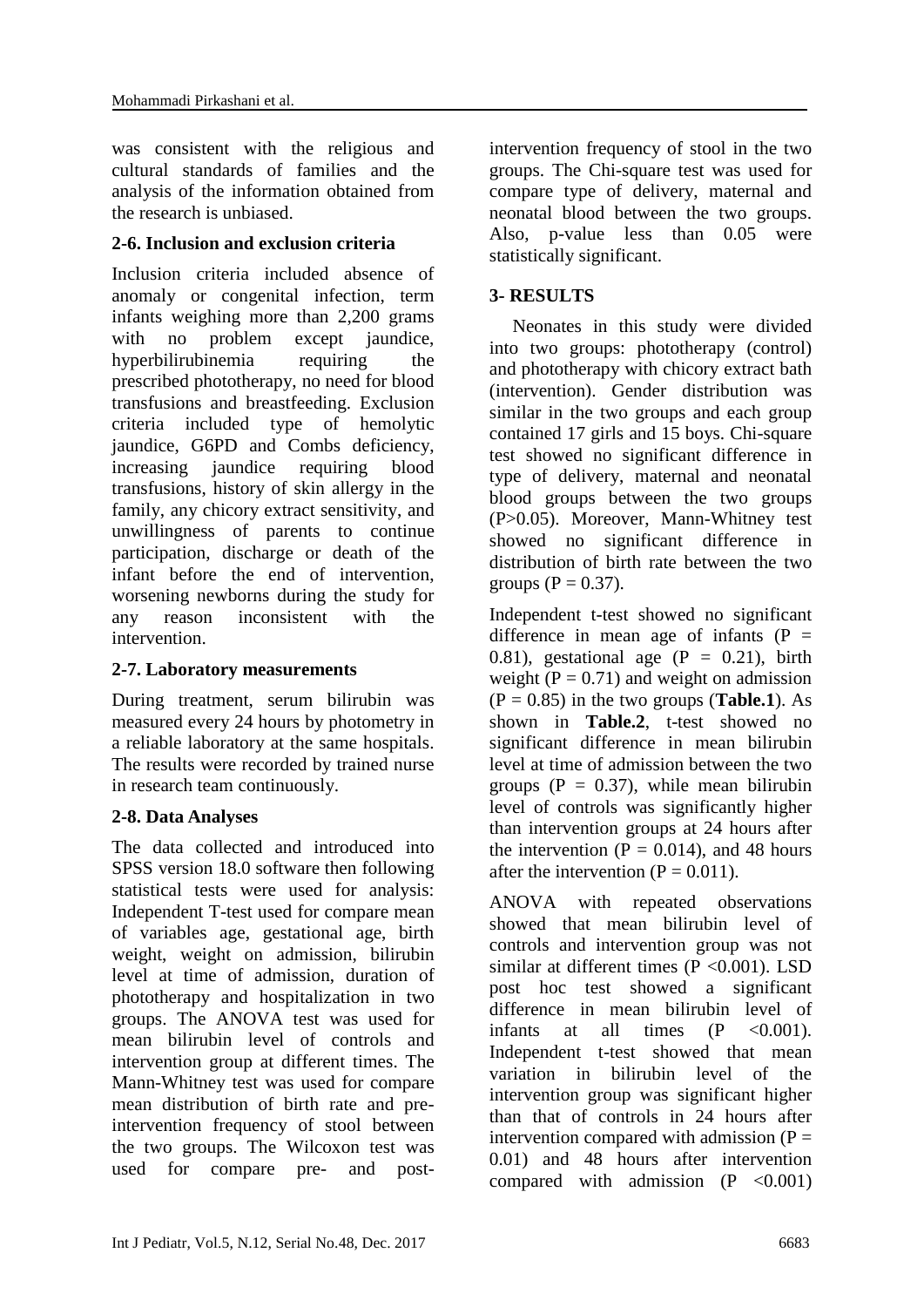(**Table.3**). Based on independent t-test, mean duration of phototherapy and hospitalization of the intervention group was significantly higher than that of controls (P < 0.001). Mann-Whitney test showed no significant difference in preintervention frequency of stool between the two groups  $(P = 0.35)$ , while postintervention frequency of stool was

significantly higher in the intervention group than controls  $(P \le 0.01)$ . Wilcoxon test showed no significant difference in pre- and post-intervention frequency of stool in the controls  $(P = 0.13)$ , while postintervention frequency of the intervention group was significantly higher than their pre-intervention frequency ( $P < 0.001$ ).

| <b>Table-1:</b> The comparison of mean of background characteristics for the infants in both groups. |              |                    |             |                                          |                    |         |  |  |  |
|------------------------------------------------------------------------------------------------------|--------------|--------------------|-------------|------------------------------------------|--------------------|---------|--|--|--|
|                                                                                                      |              |                    |             |                                          |                    |         |  |  |  |
| Variables                                                                                            | Phototherapy |                    |             | Phototherapy and chicory<br>extract bath | Independent t-test |         |  |  |  |
|                                                                                                      | Mean         | Standard deviation | Mean        | Standard deviation                       | t-test             | P-value |  |  |  |
| Infant age (day)                                                                                     | 5.47         | 3.44               | 5.28        | 3.77                                     | 0.24               | 0.81    |  |  |  |
| Gestational age<br>(weeks)                                                                           | 37.65        | 1.53               | 37.19       | 1.45                                     | 1.26               | 0.21    |  |  |  |
| Birth weight (gr)                                                                                    | 2935.94      | 439.43             | 2984.<br>37 | 600.60                                   | 0.37               | 0.71    |  |  |  |
| Admission weight<br>(g)                                                                              | 2839.37      | 450.98             | 2863.<br>12 | 537.81                                   | 0.19               | 0.85    |  |  |  |

**Table-2**: Mean bilirubin level of newborns at admission, 24 and 48 hours after intervention in both groups.

| Time                           | Phototherapy |                       |         | Phototherapy and chicory | Independent t-test |         |  |
|--------------------------------|--------------|-----------------------|---------|--------------------------|--------------------|---------|--|
|                                |              |                       | extract |                          |                    |         |  |
|                                | Mean         | Standard<br>deviation | Mean    | Standard<br>deviation    | t-test             | P-value |  |
| Admission                      | 16.15        | 2.63                  | 16.87   | 3.68                     | 0.90               | 0.37    |  |
| 24 hours after<br>intervention | 13.15        | 3.10                  | 11.27   | 2.86                     | 2.52               | 0.014   |  |
| 48 hours after<br>intervention | 10.60        | 2.68                  | 8.91    | 1.54                     | 2.65               | 0.011   |  |

| <b>Table-3:</b> Mean variation in neonatal bilirubin level at different times in the two groups. |         |           |              |           |                    |         |
|--------------------------------------------------------------------------------------------------|---------|-----------|--------------|-----------|--------------------|---------|
| Time                                                                                             | Control |           | Intervention |           | Independent t-test |         |
|                                                                                                  | Mean    | <b>SD</b> | Mean         | <b>SD</b> | t-test             | P-value |
| 24 hours after intervention compared to admission                                                | $-2.99$ | 1.29      | $-5.59$      | 2.33      | 2.64               | 0.001   |
| 48 hours after intervention compared to admission                                                | $-5.67$ | 3.08      | $-9.30$      | 3.22      | 4.14               | < 0.001 |

SD: Standard deviation.

#### **4- DISCUSSION**

 This study determined the effect of chicory extract bath on bilirubin levels of newborns with jaundice admitted to the

selected hospitals in Isfahan, Iran. The results showed no significant difference in mean of neonatal age, gestational age, birth weight and weight on admission; the two groups were almost identical in terms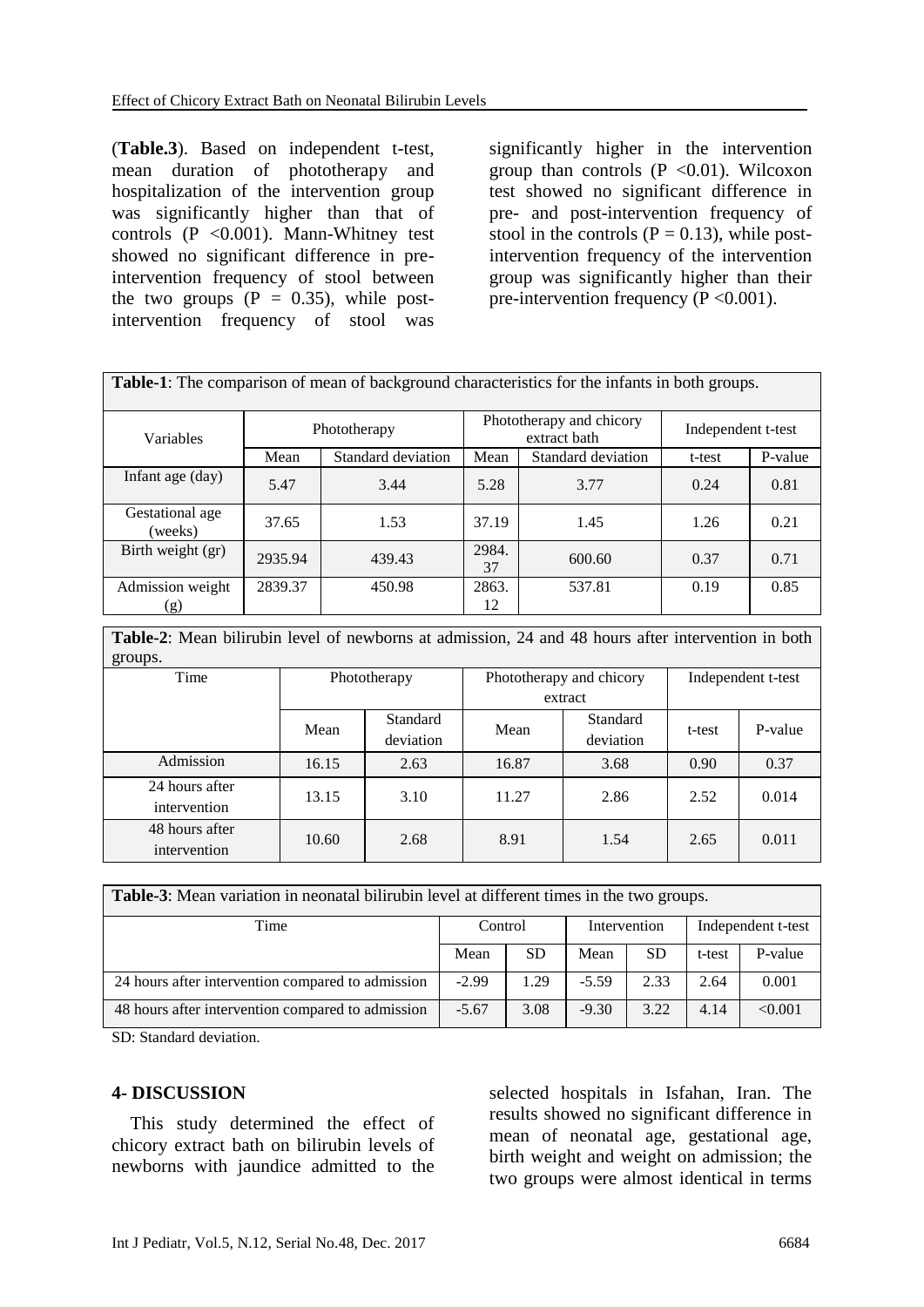of these variables. Moreover, distribution of gender and type of delivery (normal and caesarean section) was similar and no significant difference was found between the two groups  $(P>0.05)$ . Therefore, variables and demographics were controlled; results of interventions cannot be attributed to effect of these variables. The results showed no significant difference in mean bilirubin of control and intervention groups at the beginning of intervention, while mean bilirubin level of controls was higher than the intervention group at 24 and 48 hours after intervention, which can be attributed to positive effect of chicory extract. Because no studies have been done on the effect of using chicory extract on the reduction of neonatal jaundice in a clinical setting, therefore, the results of this study have been compared with other medicinal herbs on neonatal jaundice.

Through a systematic review, Khodashenas et al. (2015), reviewd 23 selected studies to evaluate the effect of herbal medicines on neonatal jaundice. They showed that some herbal medicine used with phototherapy could be helpful and reduce bilirubin level of infants (16). Moreover, Goodarzi et al. (2013) compared the effects of continuous and intermittent phototherapy on reduced level of bilirubin in infants with jaundice. They concluded that bilirubin significantly decreased in 12, 24, 36 and 48 hours after phototherapy  $(20)$ . This is consistent with the current study and suggests that some herbal medicine such as chicory can be effective in reducing neonatal bilirubin.

Ebrahimi et al. (2009) in Yasooj- Iran, examined the effect of jujube extract with phototherapy in reducing bilirubin level of infants with jaundice. They showed that post-intervention concentration of bilirubin was significantly lower than preintervention concentration; this indicates positive effect of jujube extract in reducing bilirubin of infants with jaundice (21). Similarly, Reyhani and Hadizadeh Talasaz (2000), studied complementary medicine in treatment of neonatal diseases of and claimed that herbal medicines (chicory, manna and cotoneaster) reduce bilirubin in different ways. Moreover, bath with herbal medicine is also an effective treatment (22). Comparison of mean variation in bilirubin of the two groups at 24 and 48 hours after intervention and before intervention showed that the mean variation was significantly higher in the intervention group than the controls, which supports the effectiveness of chicory extract bath on increased excretion of bilirubin in newborns. Najib et al. (2013) found that jujube, cotoneaster, manna and chicory had a laxative effect in reducing bilirubin (15). Ebrahimi et al. (2009) showed that chicory could cause bilirubin excretion (21).

Since bathing with herbal medicines is one of the treatments and in this action, the effective and healing substances found in the plants are absorbed through the skin and lead to treatment the disease (7); therefore, this may help to reduce bilirubin in newborns. On the other hand, given that Indian researchers have shown that Chicory roots have been effective in the treatment of gingivitis (6); it can be deduced that the extract of medicinal herbal is absorbed through the skin and mucus, and in the present study, chicory extract has been absorbed through the skin in the chicory extract bath and has reduced the bilirubin level of the neonates. Azadbakht et al. (2004) examined the effect of cotoneaster extracts on neonatal jaundice. Comparison of post-intervention bilirubin showed a significant difference and reduction in 3-5 days after intervention. This reduction was faster than controls (23). Current results are consistent with these studies. Reduction of bilirubin was higher and faster in 24 and 48 hours after intervention in intervention group than controls. This can be attributed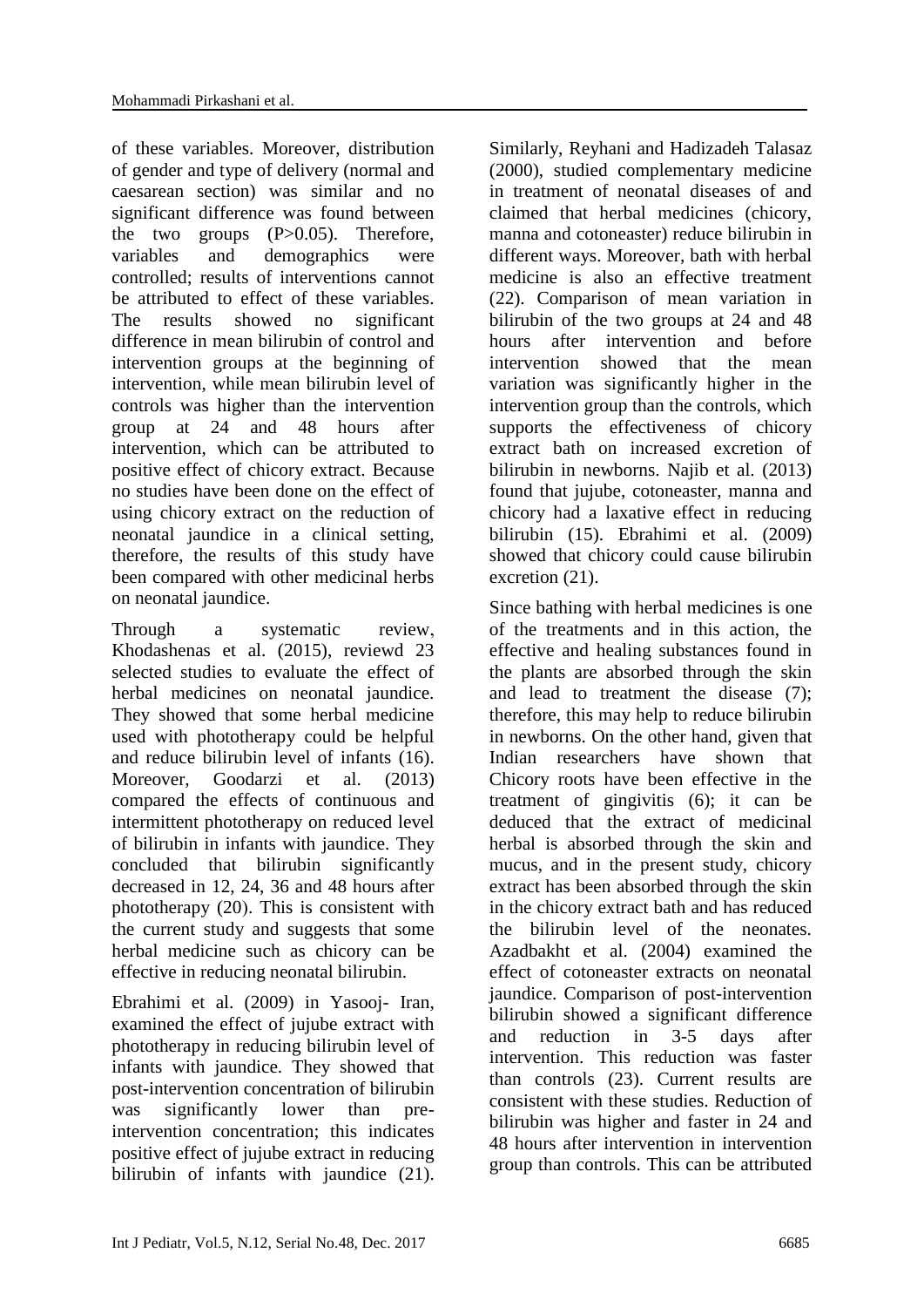to positive effect of herbal medicine in reducing bilirubin of infants with jaundice. Saboute et al. (2012) examined the effect of oral Manna of hedysarum with phototherapy in reducing neonatal bilitubin of infants admitted to NICU of Akbarabadi Hospital in Tehran. They found no significant difference in neonatal bilirubin in 24 and 48 hours after intervention between experiment and control groups (24). This is consistent with current results, with the difference that Saboute et al used oral Manna of hedysarum, while current study used chicory extract bath. Therefore, chicory extract bath along with phototherapy can reduce bilirubin of infants with jaundice.

Comparison of mean bilirubin of infants with jaundice before and 24 and 48 hours after intervention in the two groups showed a significant difference in mean bilirubin of the intervention group at all times. This can be attributed to effectiveness of phototherapy with chicory extract bath. Nassirian and Eslami (2008) showed no significant difference in bilirubin level of blood samples to which chicory extract was added compared to the control group (5), this finding is inconsistent with the current study, which may be due to differences in the type of intervention; because this study was conducted in a laboratory environment, while the present study was conducted on the infant's body. The noted positive effect of some medicinal plants such as chicory in stimulating liver function and reducing bilirubin is consistent with the current study. Research showed a significant difference in mean bilirubin level of control newborns before and after intervention. Babaei et al. (2011), also found that phototherapy has a positive effect in reducing neonatal bilirubin (26). Findings showed that interventions had similar complications in both groups; thus, chicory extract had no adverse effects higher than phototherapy. Because of

fewer side effects, cheapness and availability of traditional medicine, this therapy can be used as complementary treatment to phototherapy. Ghotbi et al. (2006) evaluated the effect of cotoneaster in reducing neonatal jaundice. They used cotoneaster and did not observe adverse effects. However, few patients developed lethargy following osmotic diarrhea caused by cotoneaster drops containing mannitol, which was resolved as the lactating increased (27). Tarhani et al. (2004), evaluated the effect of oral manna in reducing physiologic neonatal jaundice. They observed no notable complication in the intervention group compared to the control group. This supports the idea that supplementary medicine and herbal medicine do not cause more complications than phototherapy (28, 29). The mean duration of hospitalization of the controls was significantly greater in the intervention group. Khoshdel and Kheiri (2011) reported the effects of medicinal plants (cotoneaster) along with phototherapy in reducing duration of neonatal hospitalization (30).

Ebrahimi et al. (2009), examined the effect of jujube extract used with phototherapy in reducing bilirubin of icterus infants. They concluded that duration of hospitalization in infants receiving jujube with phototherapy was shorter than infants receiving phototherapy alone. This is consistent with the current study (22). The Most neonatal deaths occur in the first week of life; thus, hospitalization and its complications such as sepsis and nosocomial infections can lead to the increased mortality. Therefore, interventions are required to reduce neonatal hospital stay.

# **4-1. Strengths and limitation of study**

This is the first study done in Iran to evaluate the effect of chicory extract bath on bilirubin levels of Infants. Low sample size in our study and difficulty in intensive care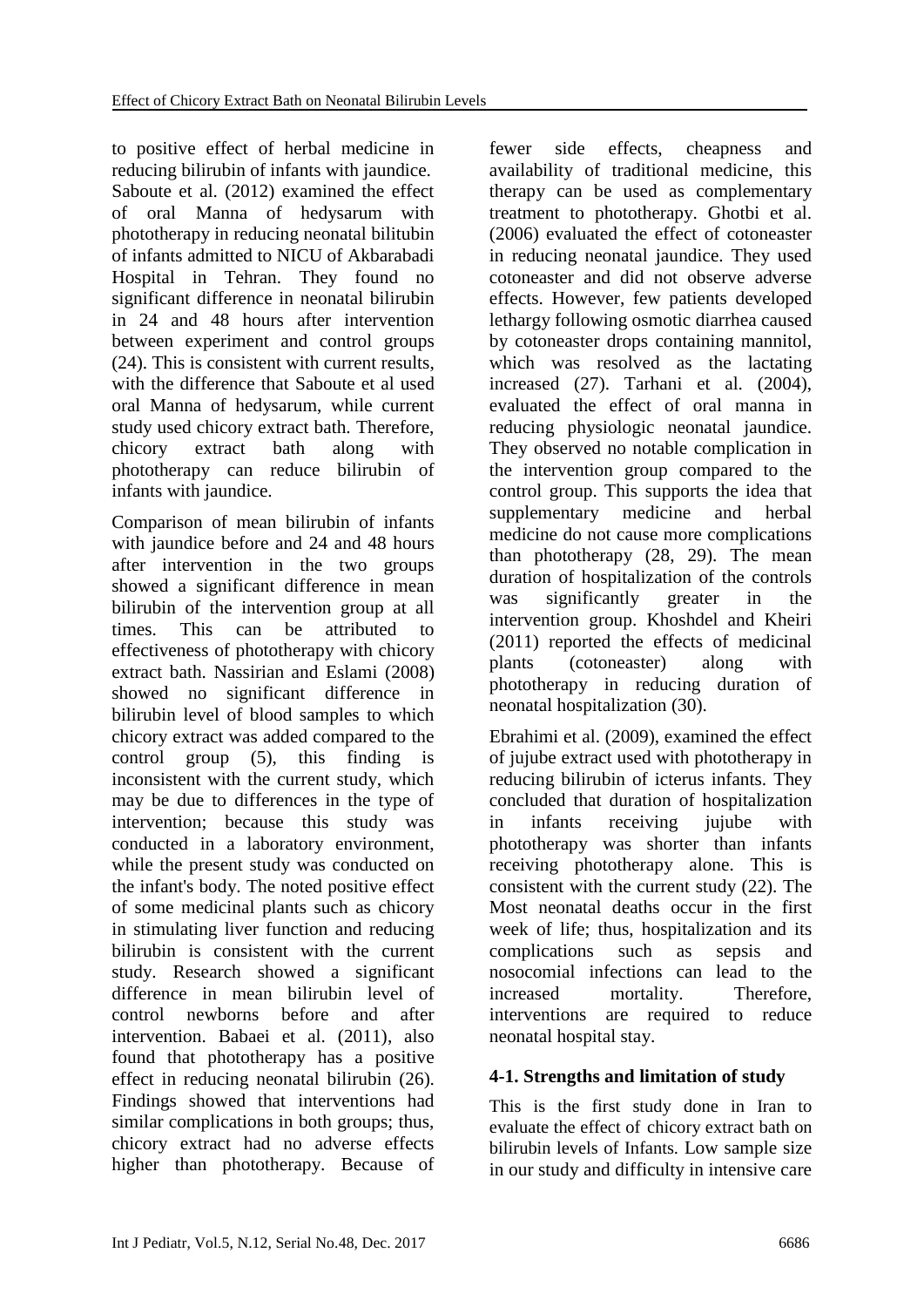for neonates were the limitations. Sometimes the presence of IV Line (IV) line and serum therapy or other special care of the infant, prevents timely and accurate perform research. The use of traditional medicine and especially the Chicory extract bath as a new method of nursing care for reducing neonatal bilirubin can be an effective step in improving care provided by nurses. According to the results of this study, it is suggested that in the future studies, the effect of the bath with chicory extract in the prevention of neonatal icter and its effect on premature infants should also be studied.

### **5- CONCLUSION**

 The results suggest effectiveness of chicory extract bath in reducing bilirubin, hospitalization and complications of neonatal jaundice. Therefore, it is advisable to use chicory extract bath alongside conventional therapies. Further studies on this subject are recommended with more sample sizes.

### **6- CONFLICT OF INTEREST:** None.

### **7- ACKNOWLEDGMENTS**

The authors would like to thank the research center of Isfahan University of Medical Sciences. They are also grateful infants and their families who participated in this study. They are Also special thanks to the neonatal intensive care unit in Alzahra Hospital and Beheshti hospital Affiliated to Isfahan University of Medical Sciences that provided the possibility of doing research.

#### **8- REFERENCES**

1. Boskabadi H, Maamouri G, Mafinejad S, Rezagholizadeh F. Clinical course and prognosis of hemolytic jaundice in neonates in North East of Iran. Macedonian Journal of Medical Sciences. 2011;4(4):403-7.

2. Ramy N, Ghany E, Alsharany W, Nada A, Darwish R, Rabie W, et al. Jaundice, phototherapy and DNA damage in full-term neonates. Journal of Perinatology. 2016;36(2):132.

3. Egbaliyan F, Monsef A. To compare the efficacy and side effects of phototherapy phototherapy methods bilevel (cylindrical) and a surface (double) conjugated hyperbilirubinemia in neonates. Urmia Med J 2005; 20(4), 254-260. PMCID: PMC3446143.

4. Zahed Pasha Y, Ahmadpour-kacho M, Ahmadi Jazi A, Gholinia H. Effect of Probiotics on Serum Bilirubin Level in Term Neonates with Jaundice; A Randomized Clinical Trial. International Journal of Pediatrics 2017; 5(10):5953-58.

5. Nassirian H, Eslami ST. Effects of Chichorium intybus on bilirubin. Indian J Pediatr 2008;75(4):331-3.

6. Nabavizadeh S, Safari M, Khoshnevisan F. The effect of herbal drugs on neonatal jaundice. Iranian Journal of Pediatrics. 2005;15(2):133-8.

7. Gannadiyan A, Minaiyan M, Abed A. Hindiba' yesterday, today chicory (Cichorium intybus L.); medications for tomorrow. J Islam Iran Tradit Med. 2000; 1(4), 356-66. http://www.jiitm.ir/article-1-77-en.html.

8. Hockenberry MJ, Wilson D, Rodgers CC. Wong's Essentials of Pediatric Nursing-E-Book: Elsevier Health Sciences; 2016.

9. Karamifar H, Pishva N, Amirhakimi G. Prevalence of phototherapy-induced hypocalcemia. Iranian Journal of Medical Sciences. 2015;27(4):166-8.

10. Karbandi S, Boskabadi H, Esmaeily H, Kalateh Mm. Effects Of Massage On Duration Of Phototherapy In Premature Infants Admitted To A Neonatal Intensive Care Unit. Journal of [Babol University of Medical](http://en.journals.sid.ir/JournalList.aspx?ID=3710)  Sciences [\(JBUMS\).](http://en.journals.sid.ir/JournalList.aspx?ID=3710) [2016;18\(1\):11-17.](http://en.journals.sid.ir/JournalListPaper.aspx?ID=221183) 

11. Khera S, Gupta R. Incidence of thrombocytopenia following phototherapy in hyperbilirubinemic neonates. Medical Journal, Armed Forces India. 2011; 67(4):329.

12. Aghagoli S, Salimi A, Salimi M, Ghazavi Z, Marofi M, Mohammadbeigi A. Aromatherapy with Rosa Damascenes in